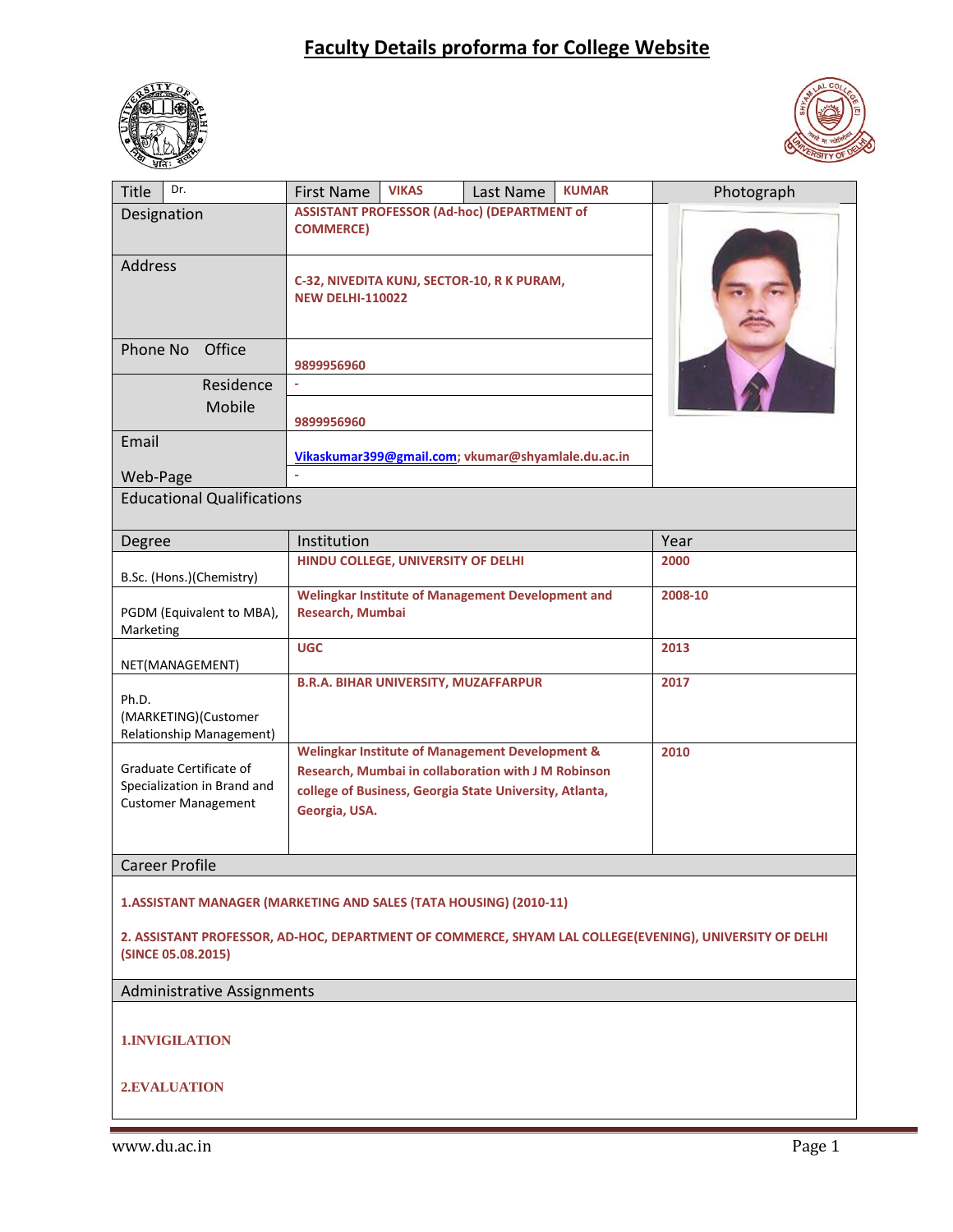## Areas of Interest / Specialization

CUSTOMER RELATIONSHIP MANAGEMENT, POSITIONING, SALESMANSHIP, BRAND EQUITY

## Subjects Taught

Income Tax, Salesmanship, Business Organization and Management, Entrepreneurship, Cost Accounting, Management Accounting

Time table of the subjects taught during the current semester

| S.No. | <b>Subject</b>                     | <b>Davs</b>                        | Time         | <b>Classroom</b> |
|-------|------------------------------------|------------------------------------|--------------|------------------|
| . .   | <b>Income Tax</b>                  | <b>MON. TUE. WED</b><br><b>FRI</b> | 2.30-3.30 PM | 107 B            |
|       | <b>ENTREPRENEUR</b><br><b>SHIP</b> | <b>MON, TUE, WED</b><br>FRI        | 4.30-5.30 PM | 209              |

## Research Guidance

NA

Publications Profile

1. Paper titled '**CRM Challenges and difficulties in applying CRM in Services Companies'**, published in the August, 2015 (Vol 6, Issue 8) issue of the journal International Research Journal of Management Sociology and Humanities (ISSN: 2348- 9359, UGC serial no. 48312).

2. Paper titled '**Social Media Marketing Trends'**, published in the March, 2015 (Vol 6, Issue 3) issue of the journal International Research Journal of Management Sociology and Humanities (ISSN: 2348- 9359, UGC serial no. 48312).

3. Paper titled '**Strategic Marketing and Customer Orientation'**, published in the Nov, 2014 (Vol 5 Issue 11) issue of the journal International Research Journal of Management Science and Technology (ISSN: 2348- 9367, UGC serial no. 47959).

4. Paper titled '**A critical Analysis of Agricultural Marketing in India'**, published in the Jan-June, 2015 (Vol V, Issue III) issue of the journal Research Point (ISSN: 2321-2772).

5. Paper titled '**Performance of Regional Rural Banks (RRB) in India: An Analysis'**, published in the July-September, 2014 (Vol 13, Issue 4) issue of the Indian Journal of Eco-Finance' (ISSN: 2249- 3484).

6. Paper titled '**Positioning and Strategies Used for Positioning'**, published in the February, 2015 (Vol 6, Issue 2) issue of the journal International Research Journal of Management Science and Technology (ISSN: 2348- 9367, UGC serial no. 47959).